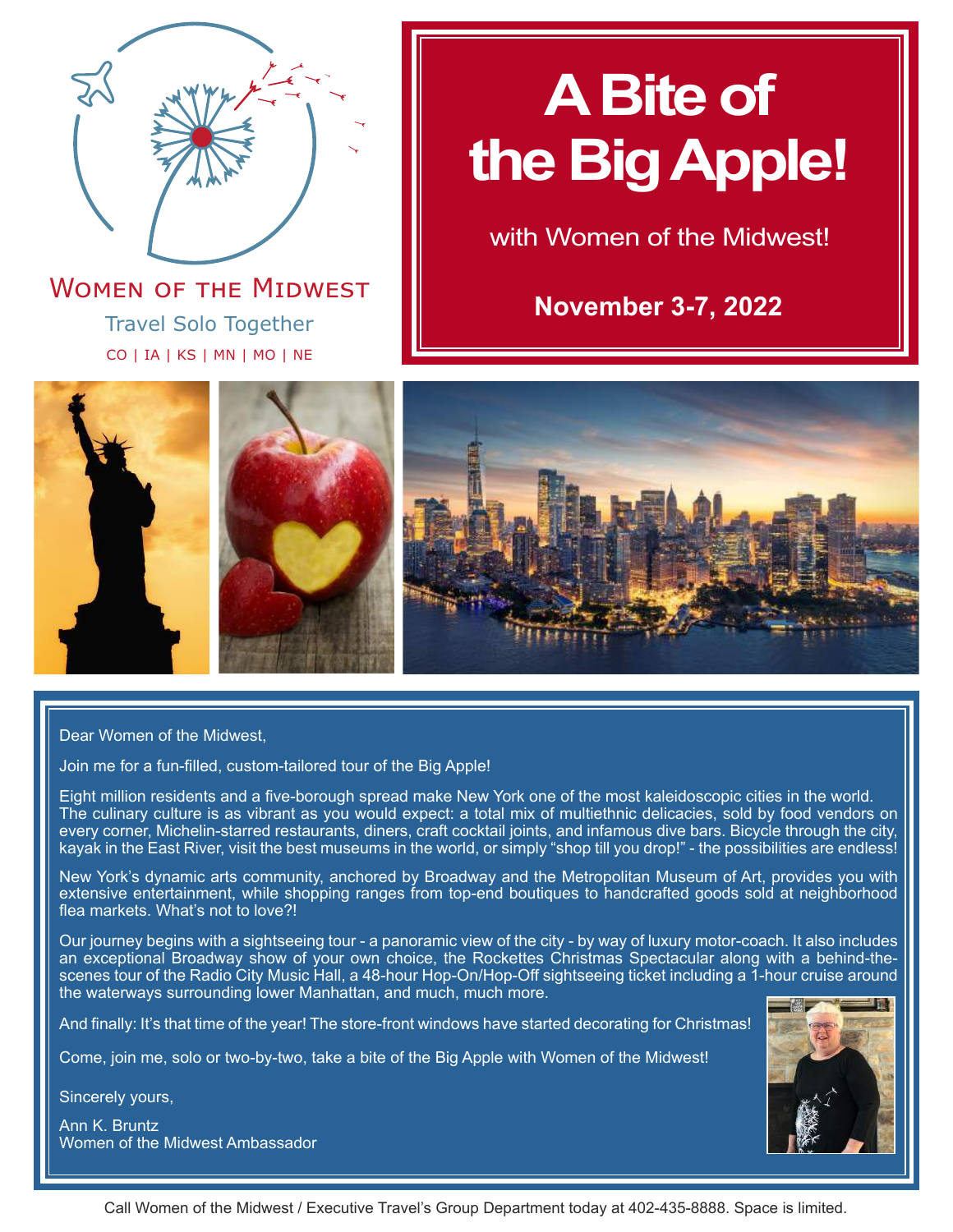





## **November 3, 2022 Thursday**

Your wonderful journey begins as you fly to New York City.

Upon arrival, you will be greeted by your Women of the Midwest Tour Ambassador, Ann Bruntz, who will travel alongside you during all the days in New York City.

Together with our local tour guide Jared, we will board our deluxe motor coach to take a panoramic city tour of Manhattan. We will be passing by Central Park, drive down 5th Avenue, swing by Battery Park



with a view to Lady Liberty, and finally take a short walk at Ground Zero. Jared will share all the inside secrets of his amazing city with us. A lunch box is provided during the tour.

Check in to the Millennium Broadway Hotel, one step off Times Square.

The afternoon and evening are yours to unwind and relax, stroll and enjoy the stunning lights of the bustling neighborhood.

Lunch box included today

## **November 4, 2022 Friday**

Breakfast is included and enjoyed at our hotel. Free time today to seek your own favorite spot of the city. Utilize your "Hop-On, Hop-Off" 48-hour pass to tour the city. The pass will give you total freedom to explore the city's famous landmarks and attractions at your own pace.

"Hop-On, Hop-Off" means you can jump on and off the bus as many times as you want; there are 35+ stops right by New York's finest attractions. Your pass includes five bus tour routes and a 1-hour lower Manhattan cruise. Stop and visit one of the world-famous museums or art galleries.

Enjoy lunch at your favorite spot and rejoin the tour when you feel ready.

We recommend you visit the Public Library,

just a short walk from our hotel where you can see the original stuffed animals that inspired the Winne-the-Pooh stories.

A few blocks further down from there, is Grand Central Station. This place is "grand" by all means, and definitely a site worth checking out. There are a myriad of things to taste, touch, hear and smell in Grand Central Terminal. But for a truly awesome (and free) experience, all you have to do is head to the Main Concourse, stand still and look up at the zodiac mural on the ceiling, one of New York City's most beloved pieces of public art. Relax and let the others rush to catch the train ...! Tonight, enjoy a Broadway show of your own choice. Most shows start at 8:00 PM.

## **November 5, 2022 Saturday**

Breakfast is included and enjoyed at our hotel.

After breakfast, we take a 15-minute walk to Radio City Music Hall to enjoy a guided insider's look at this legendary place.

Upon opening its doors for the first time on a rainy winter's night in 1932, the Radio City Music Hall was proclaimed to be so extraordinarily beautiful as to need no performers at all. The first-built component of the massive Rockefeller Center, the Music Hall, has been the world's largest indoor theater for over eighty years. We will discover its art-deco masterpieces,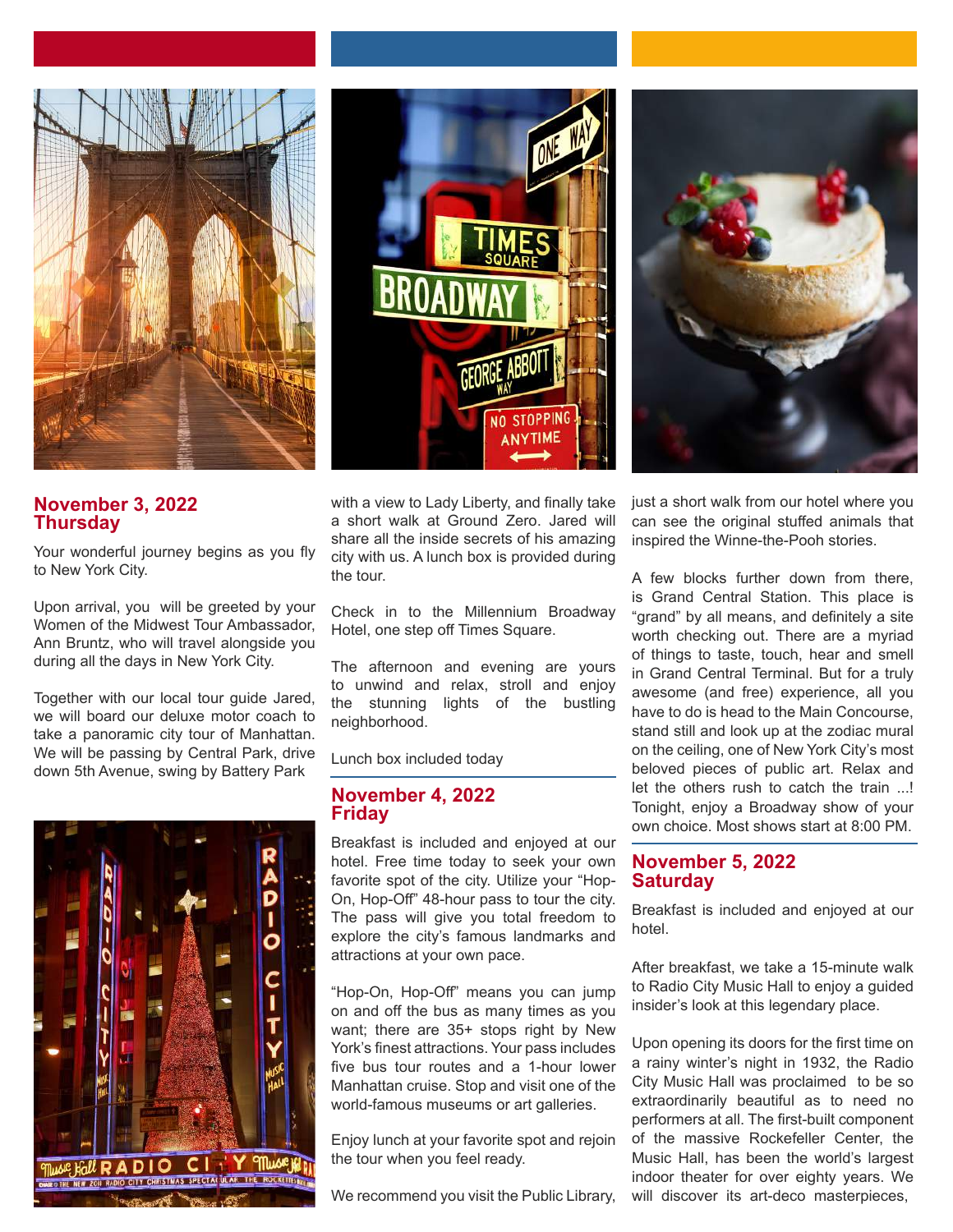





learn the secrets of the Great Stage, and meet a Rockette.

At the end of the tour, we will enjoy the Spectacular Christmas Show, this is really awe inspiring!

We are just around the corner from St. Patrick's Cathedral. Join Ann as she visits the Neo-Gothic-style Roman cathedral, a prominent landmark of New York City. The remainder of the day is at leisure to utilize your Hop-on/Hop-off pass.

## **November 6, 2022 Sunday**

Breakfast is included and enjoyed at our hotel.

A day at leisure ... or join Ann as she takes a subway ride to experience the Chelsea Market.

Less than half an hour from leaving your hotel, you wlll step into one of the coolest markets in the world. It's impossible to come to New York without doing at least a little bit of shopping. Whether you're looking to purchase or casually stroll through, this urban shopping mall has everything you'd want to see from groceries to flea markets. Walk through Chelsea Market to experience tons of amazing shops, culturally diverse restaurants, and dessert stops. This is a great place to snap a picture under an archway lit with thousands of white string lights, grab a bite to eat, and/or buy creative knick-knacks and memorabilia.

The Chelsea Market is located in the Meatpacking District which is a hip commercial area on the far west side. It's home to the Whitney Museum of American Art, high-end designer clothing stores and a stretch of the High Line, an elevated park built atop former railroad tracks. At ground level, the cobblestone streets are filled with trendy restaurants and clubs that have taken over the cavernous spaces once occupied by the namesake meatpacking plants.

If you love to walk, we highly recommend returning toward the hotel via the High Line. Once destined for demolition, but luckily the community rallied together to repurpose it instead, creating the park you can experience today. But the High Line is more than a park - it is a public space where you can view art, walk through gardens, experience a performance, savor delicious snacks, or just people-watch while enjoying a unique perspective of the city.

Built on the historic, elevated freight line, the High Line is really a wonderful place to stroll. To walk the entire length (1.45 miles) takes around 30 minutes.

An optional farewell dinner is arranged, we hope you will join us! The location will be announced prior to departure.

## **November 7, 2022 Monday**

Breakfast is included and enjoyed at our hotel.

The morning hours are free to do some last minute shopping or grab a last bite at one of the fun New York delis.

All too soon, your Big Apple journey has ended.

Early afternoon, we will transfer to the airport for the return flight back home.

*The itinerary is subject to change*

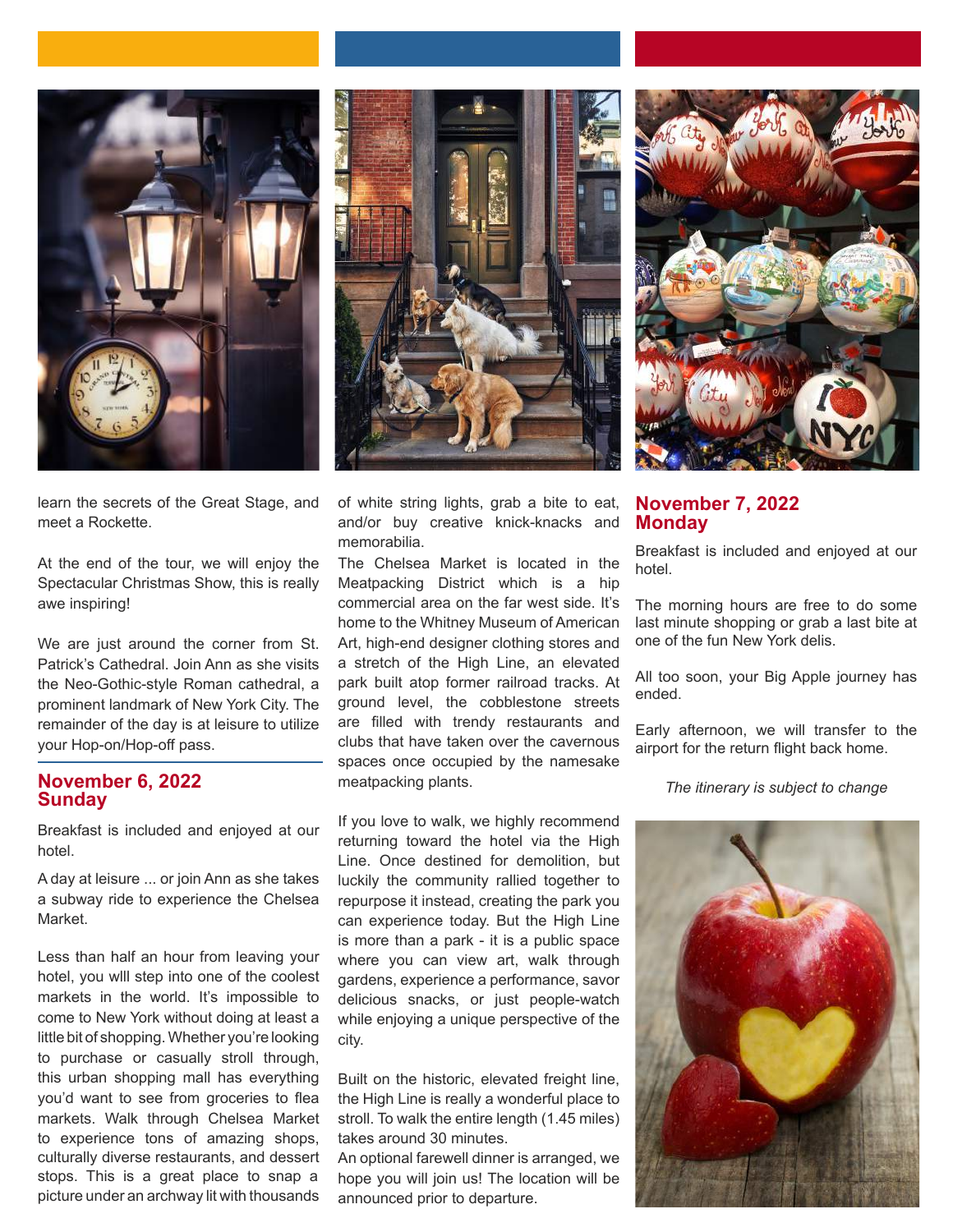

## **Package Price:**

| Per person in a shared double room:          | \$2.295 |
|----------------------------------------------|---------|
| Per person in a single room (limited rooms): | \$2,995 |

*Remember our "Pair & Share" service for solo travelers.*

A non-refundable deposit of \$500 per person is required upon signing up. Deposit can be paid by cash, check or credit card. Balance is due on July 5, 2022, and is non-refundable. Balance can be paid by cash or check. Credit card payment(s) (any payment applied to the tour after the deposit) will access a 3.5% fee.

We recommend travel insurance to help protect you and your trip investment against the unexpected. For your convenience, we offer a plan provided by Travelex Insurance Services. For rates and plan highlights, please ask us.

*Travelex Insurance Services, Inc CA Agency License #0D10209. Travel Insurance is underwritten by Berkshire Hathaway Specialty Insurance Company, NAIC #22276.*

*We specialize in small group tours. The price of this tour is based on a minimum of 15 travelers and a maximum of 20 travelers. Should we, for any reason, not be able to guarantee this departure, we will refund all funds paid 90 days prior to departure.*

Forwarding registration and deposit signifies that you agree to the terms and conditions found at executivetravel.com/eti-home/vacation/escorted-tours.

### **Included**

- Air to/from New York, economy class (direct flights not guaranteed
- 4 nights accommodation (4-star hotel)
- 4 x full American breakfast at the hotel, buffet style
- Lunch box on arrival day
- 1 Broadway show of your own choice\*
- All transportation as per tour program with private deluxe motor coach
- Porterage at hotel
- Gratuities to local guide and drivers
- Professional tour guide during panoramic city sightseeing on arrival day
- 48-hours Hop-on/Hop-off bus pass
- Women of the Midwest Ambassador from day 1 through day 5
- All local taxes as per April 6, 2021

*\*A Broadway show of your choice is included in the package price. Any show that exceeds \$130, can be reserved and the price difference will be included on your final statement. No refund will be given for ticket prices under \$130. Women of the Midwest/ Executive Travel will assist with reserving show tickets.*

## **To register contact:**

## *A* **Executive** Travel

1212 O Street • Lincoln, NE 68508 Phone: 402-435-8888 (ask for Group Department) Fax: 402-435-2735 GroupDepartment@executivetravel.com www.executivetravel.com

SECURE ONLINE REGISTRATION LINK: https://fs28.formsite.com/vLu8mE/WMWNYC22/

## **Tour Activity level: 1 2 3 4 (this tour is level 2)**

Walking is a key component of this tour and of the New York City way of life. Between walking tours and personal exploration, you can expect to walk 3 miles or more over the course of a day typically on pavements. New York is a vigorous city and it is not always practical to grab a cab, so expect and plan for extensive walking and several stairs.

#### **Air, included in your package:**

Group airfare is included. We are able to reserve air by the beginning of March 2022 and all registered participants will be informed of the schedule once it becomes available.

Group airfare comes with seat assignments 30 days prior to departure. Premium seating can be purchased additionally and confirmed at this time. Women of the Midwest / Executive Travel cannot confirm precise seat numbers earlier than 30 days prior to departure and therefore, cannot guarantee the availability of specific seating on the aircraft.

*If you wish to travel from a different city than Omaha, please let us know and we will make sure to customize your air. A supplement could occur.*

## **Accommodations:**

Millennium Broadway Hotel, Times Square *Final accommodations will be confirmed 90 days prior to departure*

#### **Excluded:**

- Airline baggage fees (estimate \$30-35 per checked bag)
- **Travel Insurance**
- Professional fees, \$50 per person due at time of registration
- Personal expenses
- Meals other than mentioned in the tour program
- Entrance fees to monuments and/or museums other than mentioned
- Anything not mentioned in the inclusions



**WOMEN OF THE MIDWEST** 

Travel Solo Together CO | IA | KS | MN | MO | NE